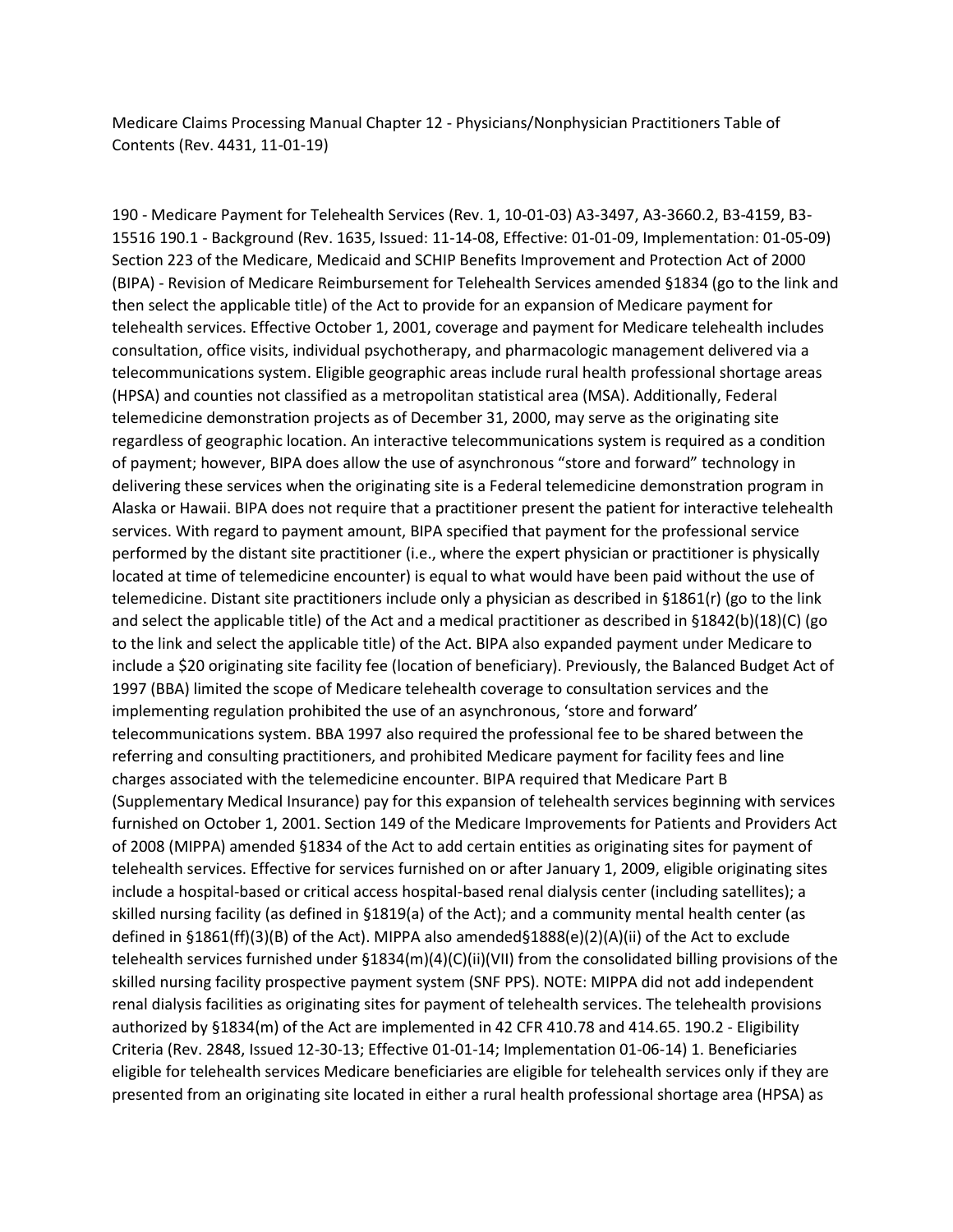defined by §332(a)(1) (A) of the Public Health Services Act or in a county outside of an MSA as defined by §1886(d)(2)(D) (go to the link and select the applicable title) of the Act. Effective January 1, 2014, rural HPSAs include HPSAs located outside of a county outside of an MSA as well as those located in rural census tracts as determined by the Office of Rural Health Policy. Also effective January 1, 2014, geographic eligibility for an originating site is established for each calendar year based upon the status of the area as of December 31st of the prior calendar year. 2. Exception to rural HPSA and non MSA geographic requirements Entities participating in a Federal telemedicine demonstration project that were approved by or were receiving funding from the Secretary of Health and Human Services as of December 31, 2000, qualify as originating sites regardless of geographic location. Such entities are not required to be in a rural HPSA or nonMSA. 3. Originating site defined The term originating site means the location of an eligible Medicare beneficiary at the time the service being furnished via a telecommunications system occurs. Originating sites authorized by law are listed below: The office of a physician or practitioner; A hospital (inpatient or outpatient); A critical access hospital (CAH); A rural health clinic (RHC); A federally qualified health center (FQHC); A hospital-based or critical access hospital-based renal dialysis center (including satellites) (effective January 1, 2009); A skilled nursing facility (SNF) (effective January 1, 2009); and A community mental health center (CMHC) (effective January 1, 2009). NOTE: Independent renal dialysis facilities are not eligible originating sites. For asynchronous, store and forward telecommunications technologies, an originating site is only a Federal telemedicine demonstration program conducted in Alaska or Hawaii. 190.3 - List of Medicare Telehealth Services (Rev. 3476, Issued: 03-11-16, Effective: 01-01-15, Effective: 04-11-16) The use of a telecommunications system may substitute for an in-person encounter for professional consultations, office visits, office psychiatry services, and a limited number of other physician fee schedule (PFS) services. The various services and corresponding current procedure terminology (CPT) or Healthcare Common Procedure Coding System (HCPCS) codes are listed on the CMS website at www.cms.gov/Medicare/MedicareGeneral-Information/Telehealth/ NOTE: Beginning January 1, 2010, CMS eliminated the use of all consultation codes, except for inpatient telehealth consultation G-codes. CMS no longer recognizes office/outpatient or inpatient consultation CPT codes for payment of office/outpatient or inpatient visits. Instead, physicians and practitioners are instructed to bill a new or established patient office/outpatient visit CPT code or appropriate hospital or nursing facility care code, as appropriate to the particular patient, for all office/outpatient or inpatient visits. 190.3.1 - Telehealth Consultation Services, Emergency Department or Initial Inpatient versus Inpatient Evaluation and Management (E/M) Visits (Rev. 2354, Issued: 11-18-11 Effective: 01-01-12, Implementation: 01-03-12) A consultation service is an evaluation and management (E/M) service furnished to evaluate and possibly treat a patient's problem(s). It can involve an opinion, advice, recommendation, suggestion, direction, or counsel from a physician or qualified nonphysician practitioner (NPP) at the request of another physician or appropriate source. Section 1834(m) of the Social Security Act includes "professional consultations" in the definition of telehealth services. Inpatient or emergency department consultations furnished via telehealth can facilitate the provision of certain services and/or medical expertise that might not otherwise be available to a patient located at an originating site. The use of a telecommunications system may substitute for an in-person encounter for emergency department or initial and follow-up inpatient consultations. Medicare A/B MACs (B) pay for reasonable and medically necessary inpatient or emergency department telehealth consultation services furnished to beneficiaries in hospitals or SNFs when all of the following criteria for the use of a consultation code are met: • An inpatient or emergency department consultation service is distinguished from other inpatient or emergency department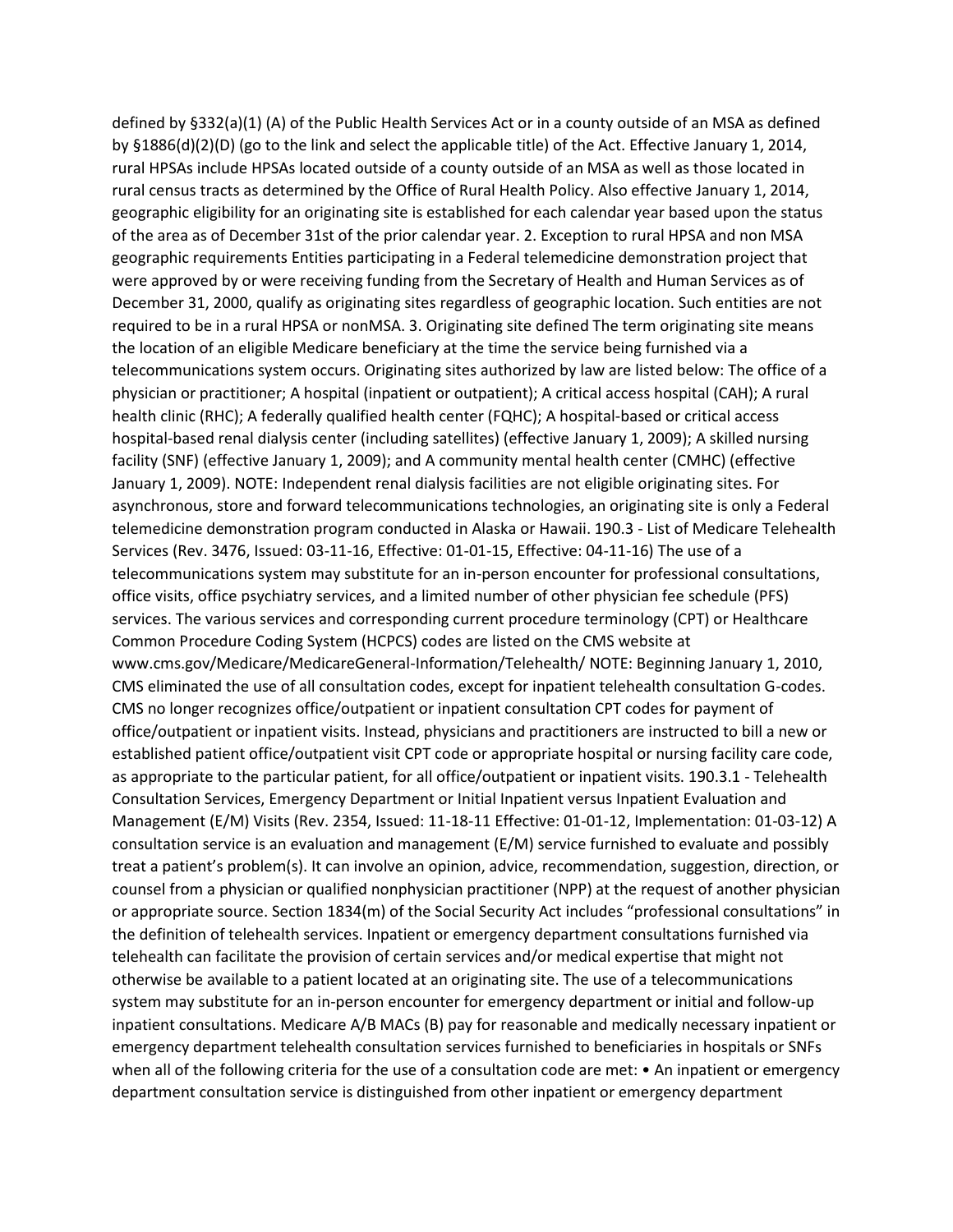evaluation and management (E/M) visits because it is provided by a physician or qualified nonphysician practitioner (NPP) whose opinion or advice regarding evaluation and/or management of a specific problem is requested by another physician or other appropriate source. The qualified NPP may perform consultation services within the scope of practice and licensure requirements for NPPs in the State in which he/she practices; • A request for an inpatient or emergency department telehealth consultation from an appropriate source and the need for an inpatient or emergency department telehealth consultation (i.e., the reason for a consultation service) shall be documented by the consultant in the patient's medical record and included in the requesting physician or qualified NPP's plan of care in the patient's medical record; and • After the inpatient or emergency department telehealth consultation is provided, the consultant shall prepare a written report of his/her findings and recommendations, which shall be provided to the referring physician. The intent of an inpatient or emergency department telehealth consultation service is that a physician or qualified NPP or other appropriate source is asking another physician or qualified NPP for advice, opinion, a recommendation, suggestion, direction, or counsel, etc. in evaluating or treating a patient because that individual has expertise in a specific medical area beyond the requesting professional's knowledge. Unlike inpatient or emergency department telehealth consultations, the majority of subsequent inpatient hospital, emergency department and nursing facility care services require in-person visits to facilitate the comprehensive, coordinated, and personal care that medically volatile, acutely ill patients require on an ongoing basis. Subsequent hospital care services are limited to one telehealth visit every 3 days. Subsequent nursing facility care services are limited to one telehealth visit every 30 days. 190.3.2 - Telehealth Consultation Services, Emergency Department or Initial Inpatient Defined (Rev. 3817; Issued; 07-28-17 Effective; 01-01-18 Implementation: 01-02-18) Emergency department or initial inpatient telehealth consultations are furnished to beneficiaries in hospitals or SNFs via telehealth at the request of the physician of record, the attending physician, or another appropriate source. The physician or practitioner who furnishes the emergency department or initial inpatient consultation via telehealth cannot be the physician of record or the attending physician, and the emergency department or initial inpatient telehealth consultation would be distinct from the care provided by the physician of record or the attending physician. Counseling and coordination of care with other providers or agencies is included as well, consistent with the nature of the problem(s) and the patient's needs. Emergency department or initial inpatient telehealth consultations are subject to the criteria for emergency department or initial inpatient telehealth consultation services, as described in section 190.3.1 of this chapter. Payment for emergency department or initial inpatient telehealth consultations includes all consultation related services furnished before, during, and after communicating with the patient via telehealth. Pre-service activities would include, but would not be limited to, reviewing patient data (for example, diagnostic and imaging studies, interim labwork) and communicating with other professionals or family members. Intra-service activities must include the three key elements described below for each procedure code. Post-service activities would include, but would not be limited to, completing medical records or other documentation and communicating results of the consultation and further care plans to other health care professionals. No additional E/M service could be billed for work related to an emergency department or initial inpatient telehealth consultation. Emergency department or initial inpatient telehealth consultations could be provided at various levels of complexity: • Practitioners taking a problem focused history, conducting a problem focused examination, and engaging in medical decision making that is straightforward, would bill HCPCS code G0425 (Telehealth consultation, emergency department or initial inpatient, typically 30 minutes communicating with the patient via telehealth). •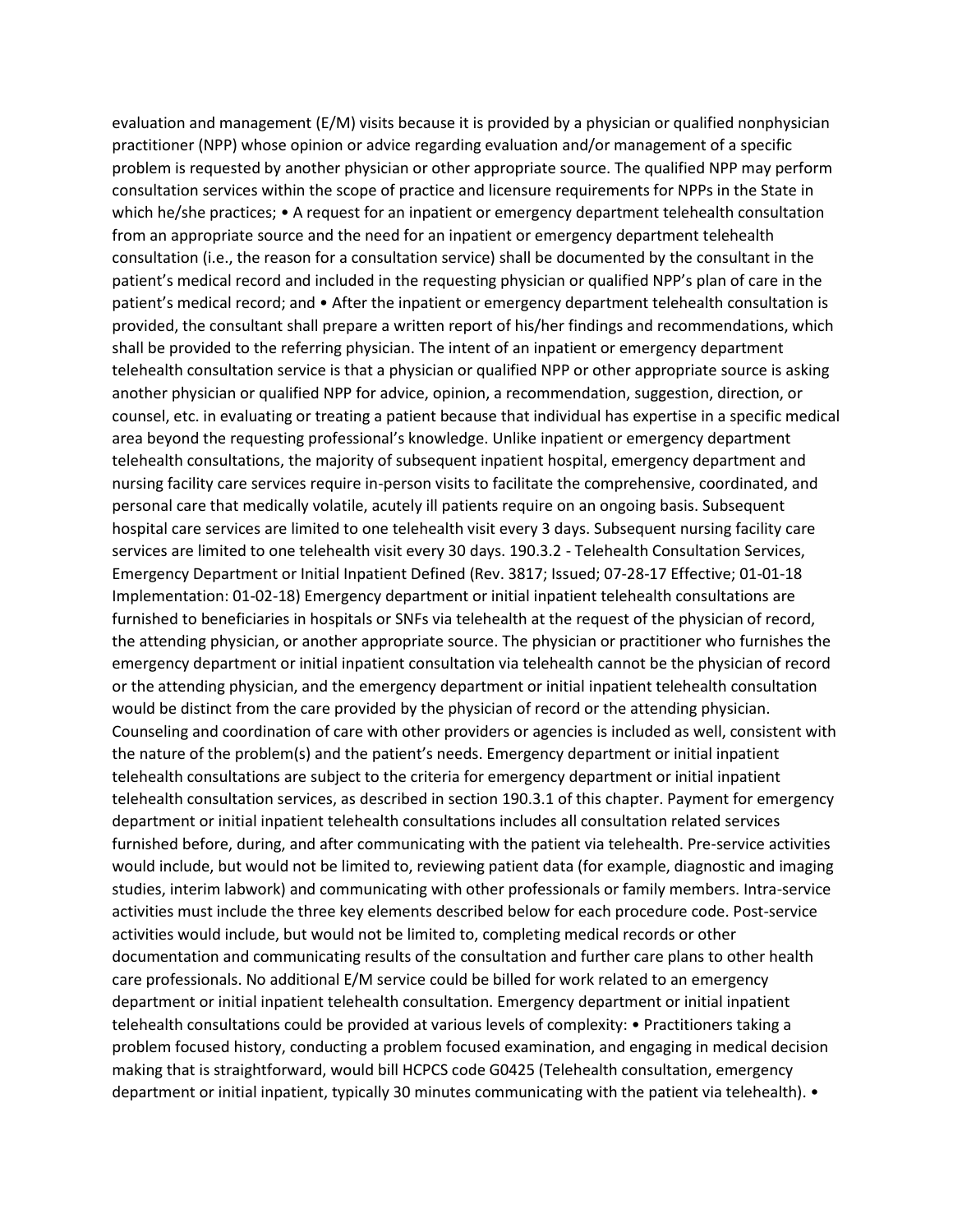Practitioners taking a detailed history, conducting a detailed examination, and engaging in medical decision making that is of moderate complexity, would bill HCPCS code G0426 (Telehealth consultation, emergency department or initial inpatient, typically 50 minutes communicating with the patient via telehealth). • Practitioners taking a comprehensive history, conducting a comprehensive examination, and engaging in medical decision making that is of high complexity, would bill HCPCS code G0427 (Telehealth consultation, emergency department or initial inpatient, typically 70 minutes or more communicating with the patient via telehealth). Although emergency department or initial inpatient telehealth consultations are specific to telehealth, these services must be billed with POS 02 to identify the telehealth technology used to provide the service. 190.3.3 - Follow-Up Inpatient Telehealth Consultations Defined (Rev. 3817; Issued; 07-28-17 Effective; 01-01-18 Implementation: 01-02-18) Follow-up inpatient telehealth consultations are furnished to beneficiaries in hospitals or SNFs via telehealth to follow up on an initial consultation, or subsequent consultative visits requested by the attending physician. The initial inpatient consultation may have been provided in-person or via telehealth. Follow-up inpatient telehealth consultations include monitoring progress, recommending management modifications, or advising on a new plan of care in response to changes in the patient's status or no changes on the consulted health issue. Counseling and coordination of care with other providers or agencies is included as well, consistent with the nature of the problem(s) and the patient's needs. The physician or practitioner who furnishes the inpatient follow-up consultation via telehealth cannot be the physician of record or the attending physician, and the follow-up inpatient consultation would be distinct from the follow-up care provided by the physician of record or the attending physician. If a physician consultant has initiated treatment at an initial consultation and participates thereafter in the patient's ongoing care management, such care would not be included in the definition of a follow-up inpatient consultation. Follow-up inpatient telehealth consultations are subject to the criteria for inpatient telehealth consultation services, as described in section 190.3.1 of this chapter. Payment for follow-up inpatient telehealth consultations includes all consultation related services furnished before, during, and after communicating with the patient via telehealth. Pre-service activities would include, but would not be limited to, reviewing patient data (for example, diagnostic and imaging studies, interim labwork) and communicating with other professionals or family members. Intra-service activities must include at least two of the three key elements described below for each procedure code. Post-service activities would include, but would not be limited to, completing medical records or other documentation and communicating results of the consultation and further care plans to other health care professionals. No additional evaluation and management service could be billed for work related to a follow-up inpatient telehealth consultation. Follow-up inpatient telehealth consultations could be provided at various levels of complexity: • Practitioners taking a problem focused interval history, conducting a problem focused examination, and engaging in medical decision making that is straightforward or of low complexity, would bill a limited service, using HCPCS code G0406 (Follow-up inpatient telehealth consultation, limited, physicians typically spend 15 minutes communicating with the patient via telehealth). • Practitioners taking an expanded focused interval history, conducting an expanded problem focused examination, and engaging in medical decision making that is of moderate complexity, would bill an intermediate service using HCPCS code G0407(Follow-up inpatient telehealth consultation, intermediate, physicians typically spend 25 minutes communicating with the patient via telehealth). • Practitioners taking a detailed interval history, conducting a detailed examination, and engaging in medical decision making that is of high complexity, would bill a complex service, using HCPCS code G0408 (Follow-up inpatient telehealth consultation, complex, physicians typically spend 35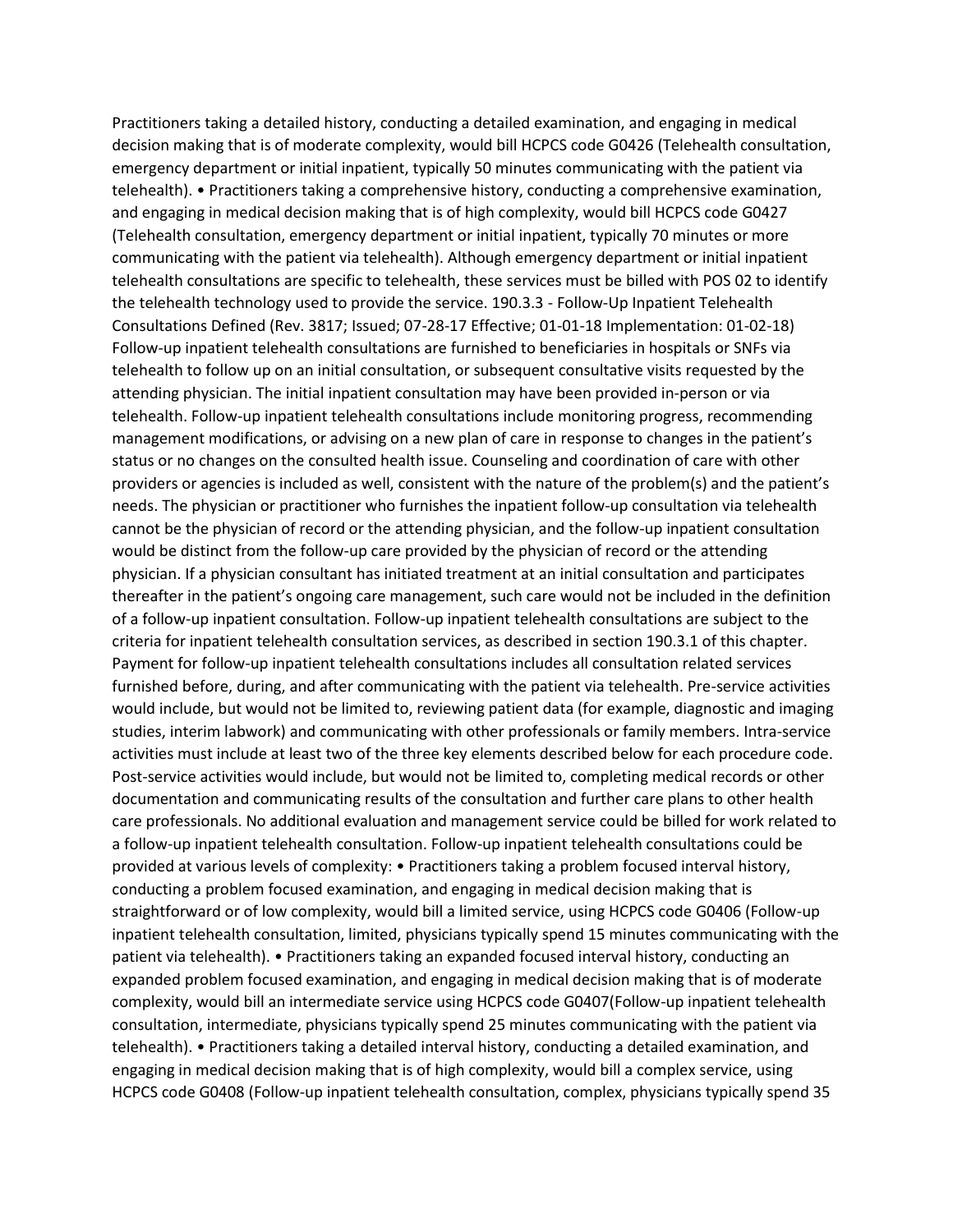minutes or more communicating with the patient via telehealth). Although follow-up inpatient telehealth consultations are specific to telehealth, these services must be billed with POS 02 to identify the telehealth technology used to provide the service. 190.3.4 – Payment for ESRD-Related Services as a Telehealth Service (Rev. 3476, Issued: 03-11-16, Effective: 01-01-15, Effective: 04-11-16) The ESRDrelated services included in the monthly capitation payment (MCP) with 2 or 3 visits per month and ESRD-related services with 4 or more visits per month may be paid as Medicare telehealth services. However, at least 1 visit must be furnished face-toface "hands on" to examine the vascular access site by a physician, clinical nurse specialist, nurse practitioner, or physician assistant. An interactive audio and video telecommunications system may be used for providing additional visits required under the 2 to-3 visit MCP and the 4-or-more visit MCP. The medical record must indicate that at least one of the visits was furnished face-to-face "hands on" by a physician, clinical nurse specialist, nurse practitioner, or physician assistant. The MCP physician, for example, the physician or practitioner who is responsible for the complete monthly assessment of the patient and establishes the patient's plan of care, may use other physicians and practitioners to furnish ESRD-related visits through an interactive audio and video telecommunications system. The non-MCP physician or practitioner must have a relationship with the billing physician or practitioner such as a partner, employees of the same group practice or an employee of the MCP physician, for example, the non MCP physician or practitioner is either a W-2 employee or 1099 independent contractor. However, the physician or practitioner who is responsible for the complete monthly assessment and establishes the ESRD beneficiary's plan of care should bill for the MCP in any given month. Clinical Criteria The visit, including a clinical examination of the vascular access site, must be conducted face-to-face "hands on" by a physician, clinical nurse specialist, nurse practitioner or physician's assistant. For additional visits, the physician or practitioner at the distant site is required, at a minimum, to use an interactive audio and video telecommunications system that allows the physician or practitioner to provide medical management services for a maintenance dialysis beneficiary. For example, an ESRD-related visit conducted via telecommunications system must permit the physician or practitioner at the distant site to perform an assessment of whether the dialysis is working effectively and whether the patient is tolerating the procedure well (physiologically and psychologically). During this assessment, the physician or practitioner at the distant site must be able to determine whether alteration in any aspect of the beneficiary's prescription is indicated, due to such changes as the estimate of the patient's dry weight. 190.3.5 – Payment for Subsequent Hospital Care Services and Subsequent Nursing Facility Care Services as Telehealth Services (Rev. 3476, Issued: 03-11- 16, Effective: 01-01-15, Effective: 04-11-16) Subsequent hospital care services are limited to one telehealth visit every 3 days. The frequency limit of the benefit is not intended to apply to consulting physicians or practitioners, who should continue to report initial or follow-up inpatient telehealth consultations using the applicable HCPCS G-codes. Similarly, subsequent nursing facility care services are limited to one telehealth visit every 30 days. Furthermore, subsequent nursing facility care services reported for a Federally-mandated periodic visit under 42 CFR 483.40(c) may not be furnished through telehealth. The frequency limit of the benefit is not intended to apply to consulting physicians or practitioners, who should continue to report initial or follow-up inpatient telehealth consultations using the applicable HCPCS G-codes. Inpatient telehealth consultations are furnished to beneficiaries in hospitals or skilled nursing facilities via telehealth at the request of the physician of record, the attending physician, or another appropriate source. The physician or practitioner who furnishes the initial inpatient consultation via telehealth cannot be the physician or practitioner of record or the attending physician or practitioner, and the initial inpatient telehealth consultation would be distinct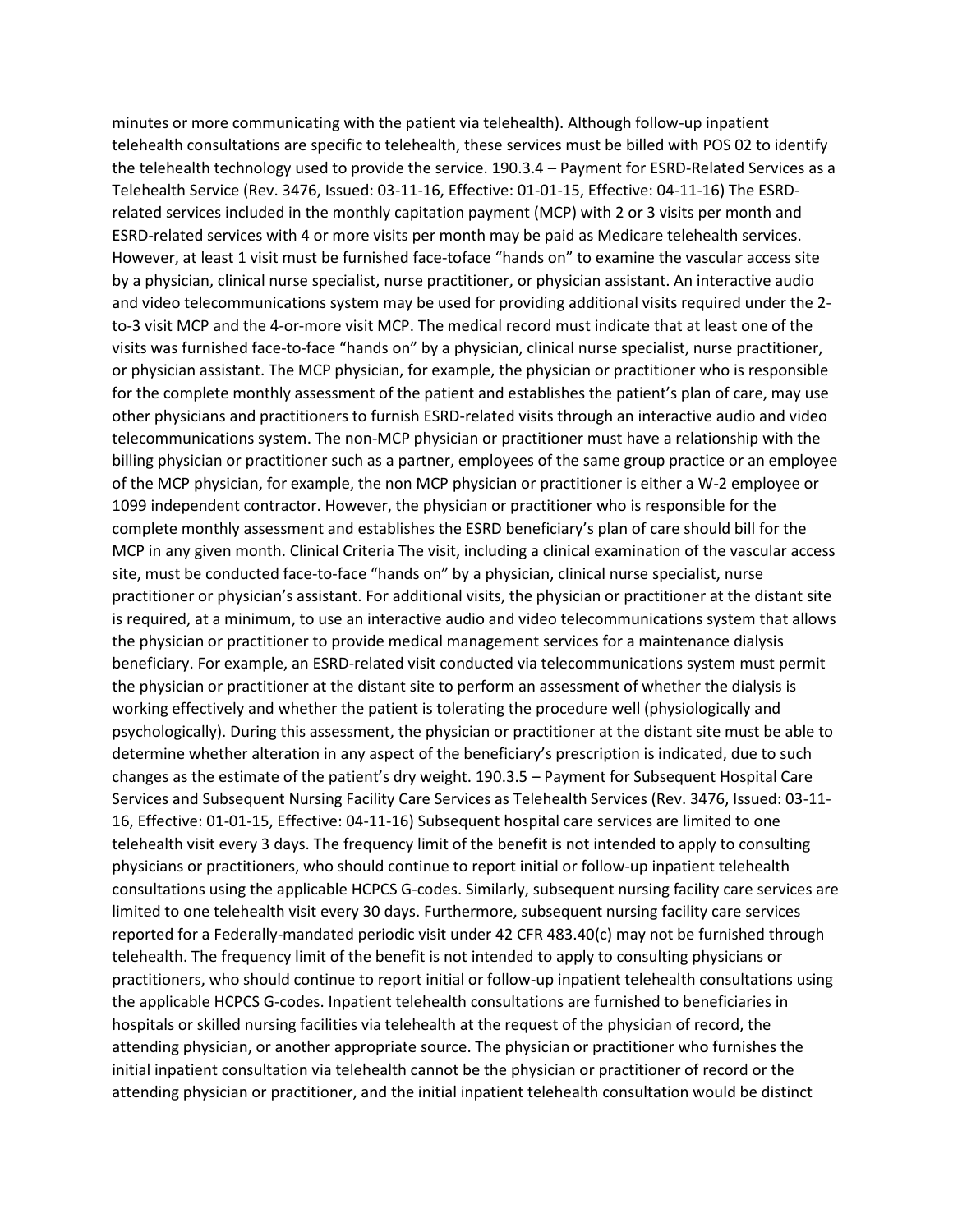from the care provided by the physician or practitioner of record or the attending physician or practitioner. Counseling and coordination of care with other providers or agencies is included as well, consistent with the nature of the problem(s) and the patient's needs. Initial and follow-up inpatient telehealth consultations are subject to the criteria for inpatient telehealth consultation services, as described in section 190.3 of this chapter. 190.3.6 – Payment for Diabetes Self-Management Training (DSMT) as a Telehealth Service (Rev. 4173, Issued: 11-30-18, Effective: 01-01- 19, Implementation: 01- 02-19) Individual and group DSMT services may be paid as a Medicare telehealth service. Before 03-11- 2016, this manual provision required that 1 hour of the 10 hour DSMT benefit's initial training must be furnished in-person to allow for effective injection training. Because injection training is not always clinically indicated, we are revising this provision to permit all 10 hours of the initial training and the two (2) hours of annual follow-up training to be furnished via telehealth in those cases when injection training is not applicable. The in-person injection training, when provided, may be furnished through either individual or group DSMT services. By reporting place of service (POS) 02 or the – GT or –GQ modifier with HCPCS code G0108 (Diabetes outpatient self-management training services, individual, per 30 minutes) or G0109 (Diabetes outpatient self-management training services, group session (2 or more), per 30 minutes), the distant site practitioner attests that the beneficiary has received or will receive 1 hour of in-person DSMT services for purposes of injection training when it is indicated during the year following the initial DSMT service or any calendar year's 2 hours of follow-up training. As specified in 42 CFR 410.141(e) and stated in Pub. 100-02, Medicare Benefit Policy Manual, chapter 15, section 300.2, individual and group DSMT services may be furnished by a physician, other individual, or entity that furnishes other items or services for which direct Medicare payment may be made and that submits necessary documentation to, and is accredited by a national accreditation organization approved by CMS. However, consistent with the statutory requirements of section 1834(m)(1) of the Act, as provided in 42 CFR 410.78(b)(1) and (b)(2) and stated in section 190.6 of this chapter, Medicare telehealth services, including individual and group DSMT services furnished as a telehealth service, could only be furnished by a physician, PA, NP, CNS, CNM , clinical psychologist, clinical social worker, or registered dietitian or nutrition professional, as applicable. 190.3.7 – Payment for Telehealth for Individuals with Acute Stroke (Rev. 4173, Issued: 11-30-18, Effective: 01-01- 19, Implementation: 01-02- 19) Section 50325 of the Bipartisan Budget Act of 2018 amended section 1834(m) of the Act by adding a new paragraph (6) that provides special rules for telehealth services furnished on or after January 1, 2019, for purposes of diagnosis, evaluation, or treatment of symptoms of an acute stroke (acute stroke telehealth services), as determined by the Secretary. Specifically, section 1834(m)(6)(A) of the Act removes the restrictions on the geographic locations and the types of originating sites where acute stroke telehealth services can be furnished. Section 1834(m)(6)(B) of the Act specifies that acute stroke telehealth services can be furnished in any hospital, critical access hospital, mobile stroke units (as defined by the Secretary), or any other site determined appropriate by the Secretary, in addition to the current eligible telehealth originating sites. Section 1834(m)(6)(C) of the Act limits payment of an originating site facility fee to acute stroke telehealth services furnished in sites that meet the usual telehealth restrictions under section 1834(m)(4)(C) of the Act. These are identified in Section 190.1 of this chapter. Effective for claims with dates of service on and after January 1, 2019, contractors shall accept new informat HCPCS modifier G0 (G zero), to be used to identify Telehealth services furnished for purposes of diagnosis, evaluation, or treatment of symptoms of an acute stroke. Modifier G0 is valid for all: • Telehealth distant site codes billed with Place of Service (POS) code 02 or Critical Access Hospitals, CAH method II (revenue codes 096X, 097X, or 098X); or • Telehealth originating site facility fee, billed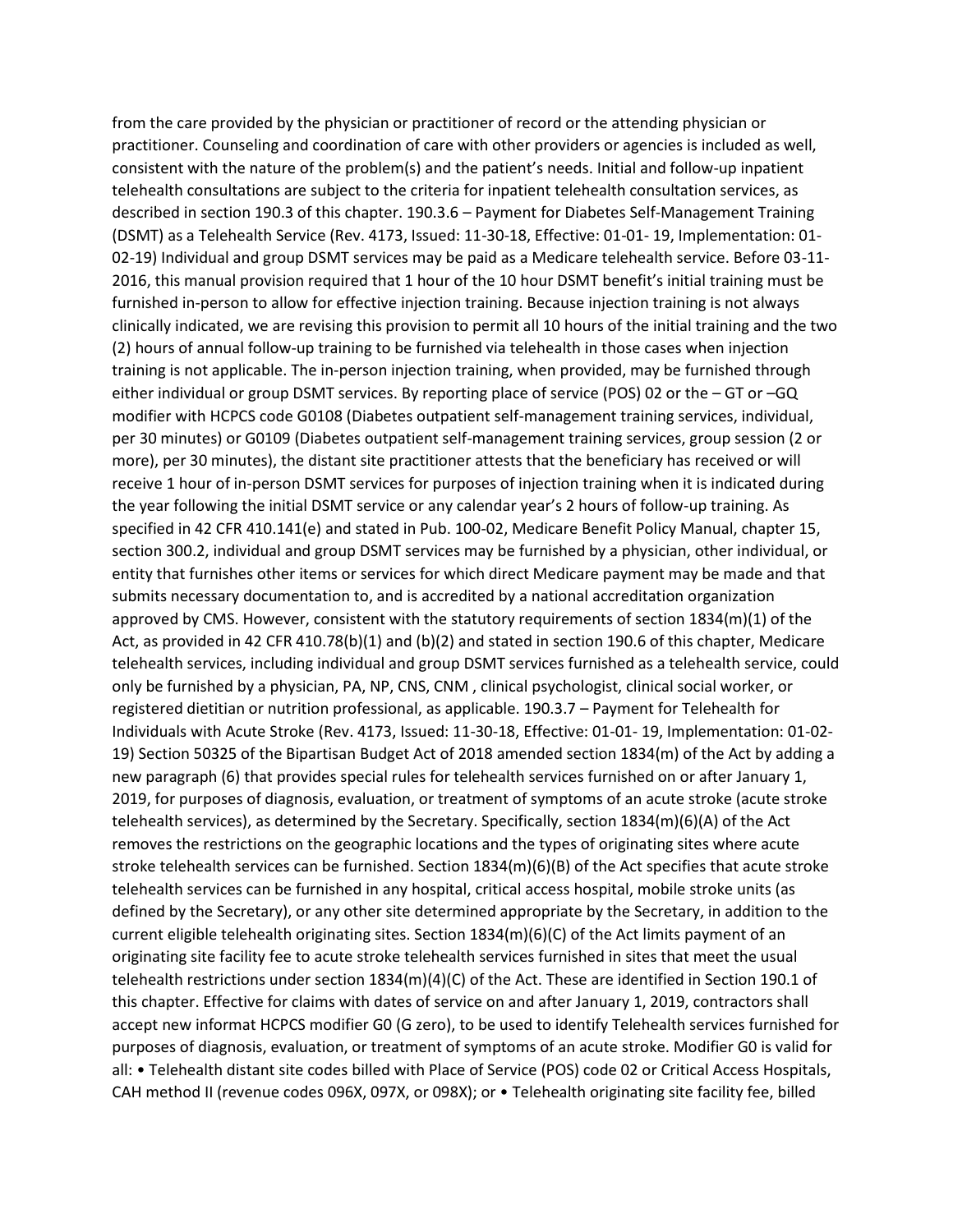with HCPCS code Q3014. 190.4 - Conditions of Payment (Rev. 1, 10-01-03) 1. Technology For Medicare payment to occur, interactive audio and video telecommunications must be used, permitting real-time communication between the distant site physician or practitioner and the Medicare beneficiary. As a condition of payment, the patient must be present and participating in the telehealth visit. 2. Exception to the interactive telecommunications requirement In the case of Federal telemedicine demonstration programs conducted in Alaska or Hawaii, Medicare payment is permitted for telemedicine when asynchronous "store and forward technology" in single or multimedia formats is used as a substitute for an interactive telecommunications system. The originating site and distant site practitioner must be included within the definition of the demonstration program. 3. "Store and forward" defined For purposes of this instruction, "store and forward" means the asynchronous transmission of medical information to be reviewed at a later time by physician or practitioner at the distant site. A patient's medical information may include, but not limited to, video clips, still images, x-rays, MRIs, EKGs and EEGs, laboratory results, audio clips, and text. The physician or practitioner at the distant site reviews the case without the patient being present. Store and forward substitutes for an interactive encounter with the patient present; the patient is not present in real-time. NOTE: Asynchronous telecommunications system in single media format does not include telephone calls, images transmitted via facsimile machines and text messages without visualization of the patient (electronic mail). Photographs must be specific to the patients' condition and adequate for rendering or confirming a diagnosis and or treatment plan. Dermatological photographs, e.g., a photograph of a skin lesion, may be considered to meet the requirement of a single media format under this instruction. 4. Telepresenters A medical professional is not required to present the beneficiary to physician or practitioner at the distant site unless medically necessary. The decision of medical necessity will be made by the physician or practitioner located at the distant site. 190.5 - Originating Site Facility Fee Payment Methodology (Rev. 3476, Issued: 03-11-16, Effective: 01-01-15, Effective: 04-11-16) 1. Originating site defined The term originating site means the location of an eligible Medicare beneficiary at the time the service being furnished via a telecommunications system occurs. For asynchronous, store and forward telecommunications technologies, an originating site is only a Federal telemedicine demonstration program conducted in Alaska or Hawaii. 2. Facility fee for originating site The originating site facility fee is a separately billable Part B payment. The contractor pays it outside of other payment methodologies. This fee is subject to post payment verification. For telehealth services furnished from October 1, 2001, through December 31, 2002, the originating site facility fee was the lesser of \$20 or the actual charge. For services furnished on or after January 1 of each subsequent year, the originating site facility fee is updated by the Medicare Economic Index. The updated fee is included in the Medicare Physician Fee Schedule (MPFS) Final Rule, which is published by November 1 prior to the start of the calendar year for which it is effective. The updated fee for each calendar year is also issued annually in a Recurring Update Notification instruction for January of each year. 3. Payment amount: The originating site facility fee is a separately billable Part B payment. The payment amount to the originating site is the lesser of 80 percent of the actual charge or 80 percent of the originating site facility fee, except CAHs. The beneficiary is responsible for any unmet deductible amount and Medicare coinsurance. The originating site facility fee payment methodology for each type of facility is clarified below. Hospital outpatient department. When the originating site is a hospital outpatient department, payment for the originating site facility fee must be made as described above and not under the OPPS. Payment is not based on the OPPS payment methodology. Hospital inpatient. For hospital inpatients, payment for the originating site facility fee must be made outside the diagnostic related group (DRG) payment, since this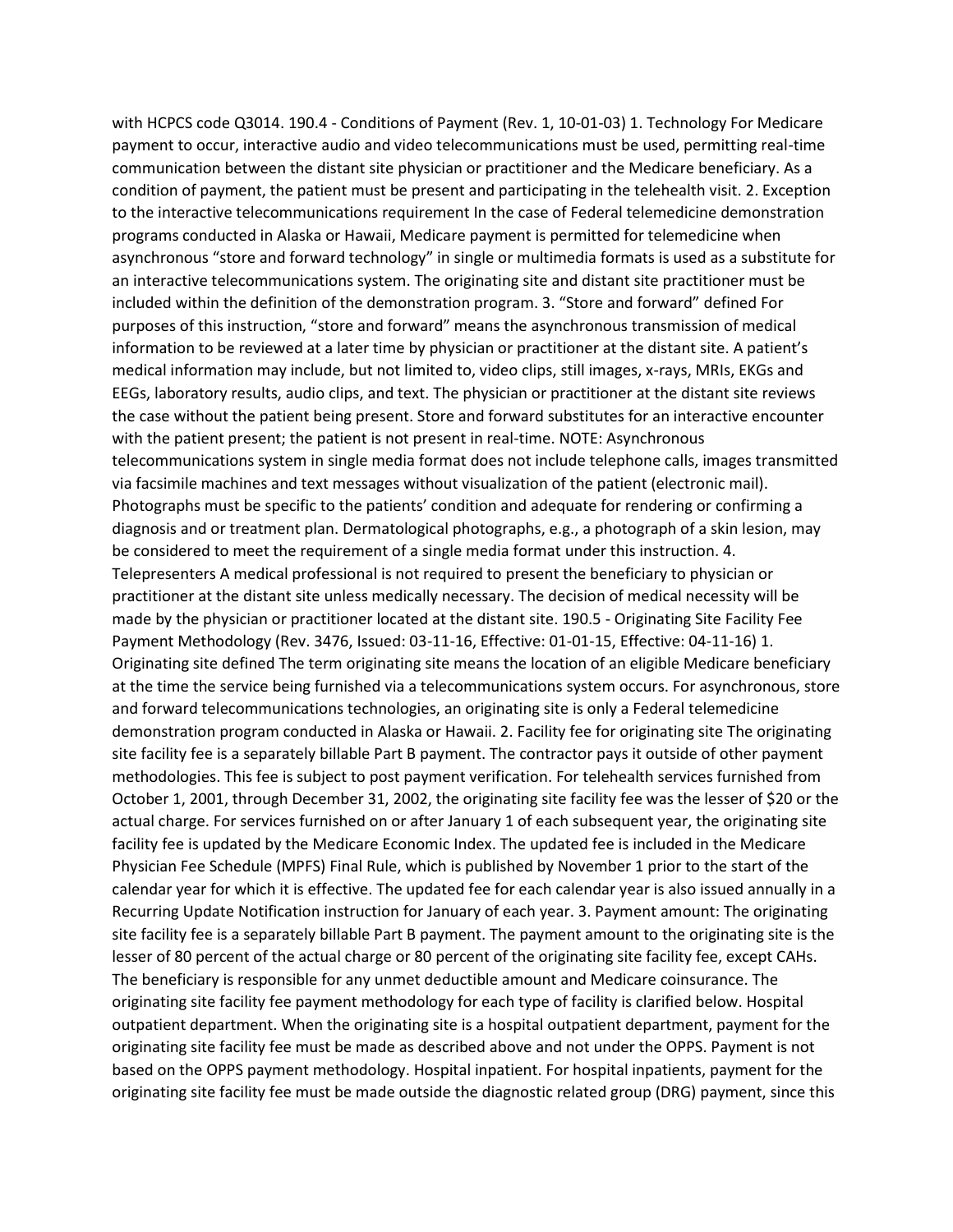is a Part B benefit, similar to other services paid separately from the DRG payment, (e.g., hemophilia blood clotting factor). Critical access hospitals. When the originating site is a critical access hospital, make payment separately from the cost-based reimbursement methodology. For CAH's, the payment amount is 80 percent of the originating site facility fee. Federally qualified health centers (FQHCs) and rural health clinics (RHCs). The originating site facility fee for telehealth services is not an FQHC or RHC service. When an FQHC or RHC serves as the originating site, the originating site facility fee must be paid separately from the center or clinic all-inclusive rate. Physicians' and practitioners' offices. When the originating site is a physician's or practitioner's office, the payment amount, in accordance with the law, is the lesser of 80 percent of the actual charge or 80 percent of the originating site facility fee, regardless of geographic location. The A/B MAC (B) shall not apply the geographic practice cost index (GPCI) to the originating site facility fee. This fee is statutorily set and is not subject to the geographic payment adjustments authorized under the MPFS. Hospital-based or critical access-hospital based renal dialysis center (or their satellites). When a hospital-based or critical access hospital-based renal dialysis center (or their satellites) serves as the originating site, the originating site facility fee is covered in addition to any composite rate or MCP amount. Skilled nursing facility (SNF). The originating site facility fee is outside the SNF prospective payment system bundle and, as such, is not subject to SNF consolidated billing. The originating site facility fee is a separately billable Part B payment. Community Mental Health Center (CMHC). The originating site facility fee is not a partial hospitalization service. The originating site facility fee does not count towards the number of services used to determine payment for partial hospitalization services. The originating site facility fee is not bundled in the per diem payment for partial hospitalization. The originating site facility fee is a separately billable Part B payment. To receive the originating facility site fee, the provider submits claims with HCPCS code "Q3014, telehealth originating site facility fee"; short description "telehealth facility fee." The type of service for the telehealth originating site facility fee is "9, other items and services." For A/B MAC (B) processed claims, the "office" place of service (code 11) is the only payable setting for code Q3014. There is no participation payment differential for code Q3014. Deductible and coinsurance rules apply to Q3014. By submitting Q3014 HCPCS code, the originating site authenticates they are located in either a rural HPSA or non-MSA county. This benefit may be billed on bill types 12X, 13X, 22X, 23X, 71X, 72X, 73X, 76X, and 85X. Unless otherwise applicable, report the originating site facility fee under revenue code 078X and include HCPCS code "Q3014, telehealth originating site facility fee." Hospitals and critical access hospitals bill their A/B/MAC (A) for the originating site facility fee. Telehealth bills originating in inpatient hospitals must be submitted on a 12X TOB using the date of discharge as the line item date of service. Independent and provider-based RHCs and FQHCs bill the appropriate A/B/MAC (A) using the RHC or FQHC bill type and billing number. HCPCS code Q3014 is the only non-RHC/FQHC service that is billed using the clinic/center bill type and provider number. All RHCs and FQHCs must use revenue code 078X when billing for the originating site facility fee. For all other non-RHC/FQHC services, provider based RHCs and FQHCs must bill using the base provider's bill type and billing number. Independent RHCs and FQHCs must bill the A/B MAC (B) for all other non-RHC/FQHC services. If an RHC/FQHC visit occurs on the same day as a telehealth service, the RHC/FQHC serving as an originating site must bill for HCPCS code Q3014 telehealth originating site facility fee on a separate revenue line from the RHC/FQHC visit using revenue code 078X. Hospital-based or CAH-based renal dialysis centers (including satellites) bill their A/B/MAC (A) for the originating site facility fee. Telehealth bills originating in renal dialysis centers must be submitted on a 72X TOB. All hospital-based or CAH-based renal dialysis centers (including satellites) must use revenue code 078X when billing for the originating site facility fee. The renal dialysis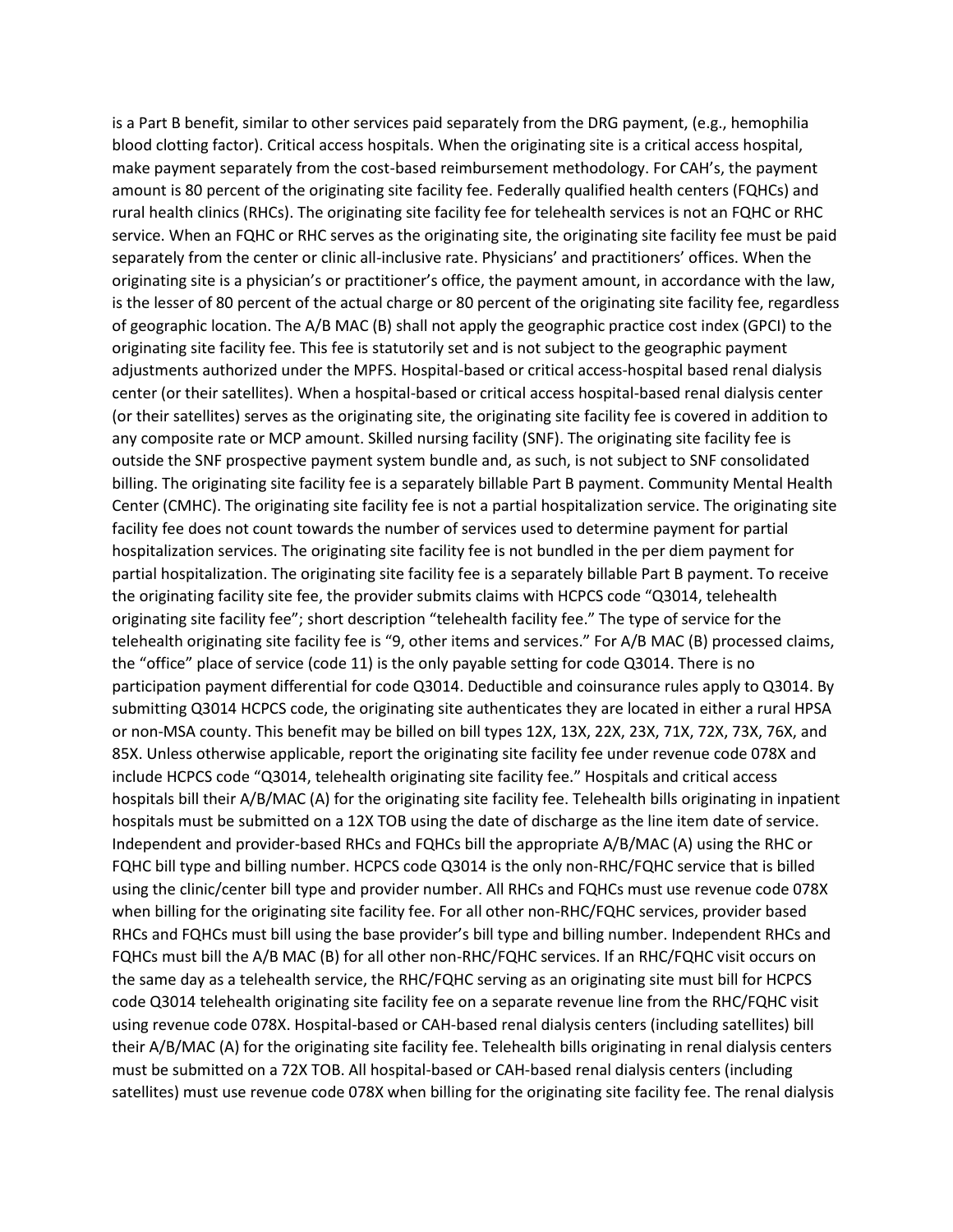center serving as an originating site must bill for HCPCS code Q3014, telehealth originating site facility fee, on a separate revenue line from any other services provided to the beneficiary. Skilled nursing facilities (SNFs) bill their A/B/MAC (A) for the originating site facility fee. Telehealth bills originating in SNFs must be submitted on TOB 22X or 23X. For SNF inpatients in a covered Part A stay, the originating site facility fee must be submitted on a 22X TOB. All SNFs must use revenue code 078X when billing for the originating site facility fee. The SNF serving as an originating site must bill for HCPCS code Q3014, telehealth originating site facility fee, on a separate revenue line from any other services provided to the beneficiary. Community mental health centers (CMHCs) bill their A/B/MAC (A) for the originating site facility fee. Telehealth bills originating in CMHCs must be submitted on a 76X TOB. All CMHCs must use revenue code 078X when billing for the originating site facility fee. The CMHC serving as an originating site must bill for HCPCS code Q3014, telehealth originating site facility fee, on a separate revenue line from any other services provided to the beneficiary. Note that Q3014 does not count towards the number of services used to determine per diem payments for partial hospitalization services. The beneficiary is responsible for any unmet deductible amount and Medicare coinsurance. 190.6 - Payment Methodology for Physician/Practitioner at the Distant Site (Rev. 3586, Issued: 08-12-16, Effective: 01-01- 17, Implementation: 01-03-17) 1. Distant Site Defined The term "distant site" means the site where the physician or practitioner, providing the professional service, is located at the time the service is provided via a telecommunications system. 2. Payment Amount (professional fee) The payment amount for the professional service provided via a telecommunications system by the physician or practitioner at the distant site is equal to the current fee schedule amount for the service provided at the facility rate. Payment for an office visit, consultation, individual psychotherapy or pharmacologic management via a telecommunications system should be made at the same facility amount as when these services are furnished without the use of a telecommunications system. For Medicare payment to occur, the service must be within a practitioner's scope of practice under State law. The beneficiary is responsible for any unmet deductible amount and applicable coinsurance. 3. Medicare Practitioners Who May Receive Payment at the Distant Site (i.e., at a site other than where beneficiary is) As a condition of Medicare Part B payment for telehealth services, the physician or practitioner at the distant site must be licensed to provide the service under state law. When the physician or practitioner at the distant site is licensed under state law to provide a covered telehealth service (i.e., professional consultation, office and other outpatient visits, individual psychotherapy, and pharmacologic management) then he or she may bill for and receive payment for this service when delivered via a telecommunications system. If the physician or practitioner at the distant site is located in a CAH that has elected Method II, and the physician or practitioner has reassigned his/her benefits to the CAH, the CAH bills its regular A/B/MAC (A) for the professional services provided at the distant site via a telecommunications system, in any of the revenue codes 096x, 097x or 098x. All requirements for billing distant site telehealth services apply. 4. Medicare Practitioners Who May Bill for Covered Telehealth Services are Listed Below (subject to State law) Physician Nurse practitioner Physician assistant Nurse-midwife Clinical nurse specialist Clinical psychologist\* Clinical social worker\* Registered dietitian or nutrition professional Certified registered nurse anesthetist \*Clinical psychologists and clinical social workers cannot bill for psychotherapy services that include medical evaluation and management services under Medicare. These practitioners may not bill or receive payment for the following CPT codes: 90805, 90807, and 90809. 190.6.1 - Submission of Telehealth Claims for Distant Site Practitioners (Rev. 3817; Issued; 07-28-17 Effective; 01- 01-18 Implementation: 01-02-18) Claims for telehealth services are submitted to the contractors that process claims for the performing physician/practitioner's service area. Physicians/practitioners submit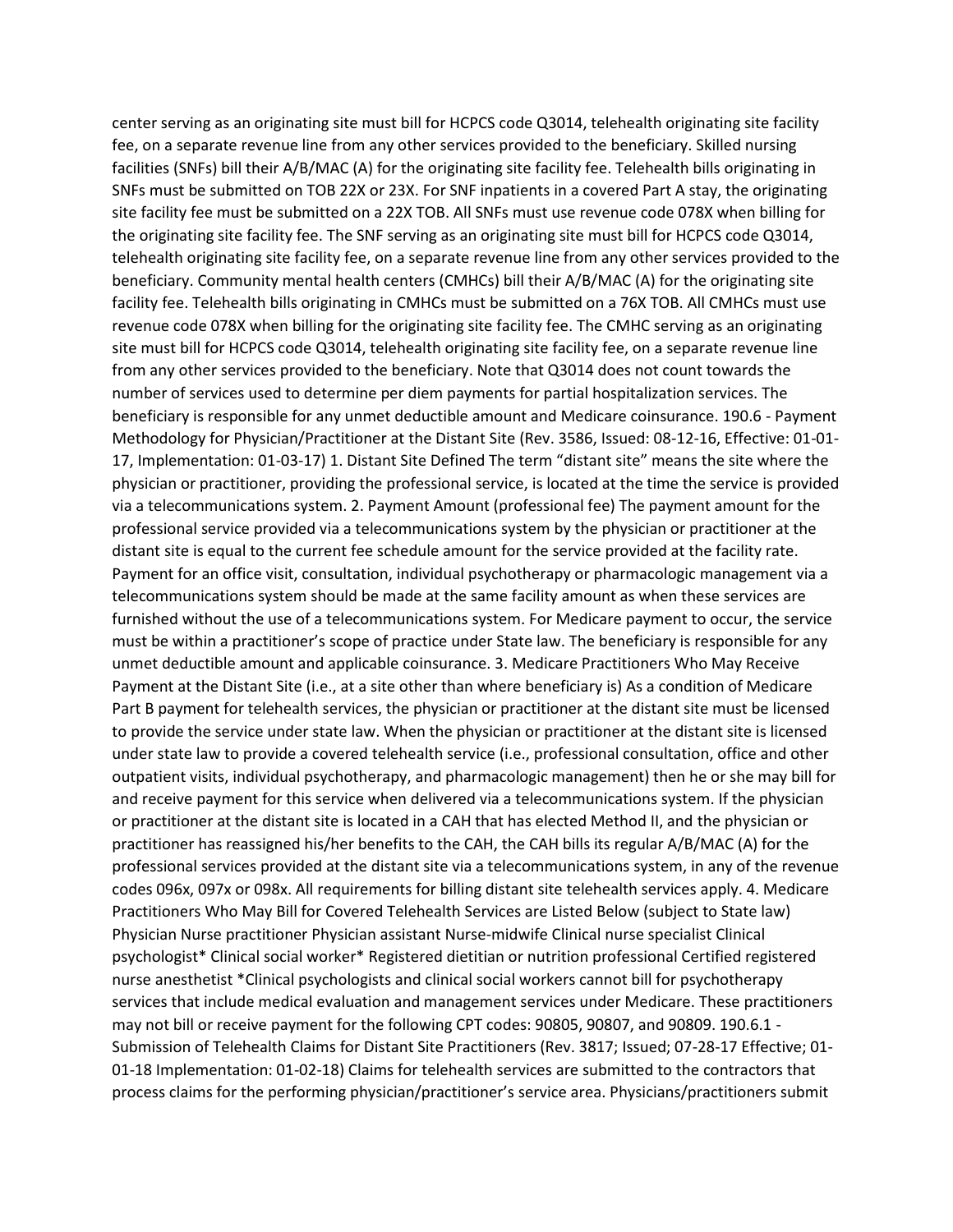the appropriate HCPCS procedure code for covered professional telehealth services with place of service code 02 (Telehealth). By billing place of service code 02 with a covered telehealth procedure code, the distant site physician/practitioner certifies that the beneficiary was present at an eligible originating site when the telehealth service was furnished. By billing the place of service code 02 with a covered ESRDrelated service telehealth code, the distant site physician/practitioner certifies that 1 visit per month was furnished face-to-face "hands on" to examine the vascular access site. Refer to section 190.3.4 of this chapter for the conditions of telehealth payment for ESRD-related services. In situations where a CAH has elected payment Method II for CAH outpatients, and the practitioner has reassigned his/her benefits to the CAH, CAHs submit the appropriate HCPCS procedure code for the covered telehealth services with the GT modifier, and A/B/MACs (A) should make payment for telehealth services provided by the physician or practitioner at 80 percent of the MPFS facility amount for the distant site service. In all other cases, except for MNT services as discussed in Section 190.7- A/B MAC (B) Editing of Telehealth Claims, telehealth services provided by the physician or practitioner at the distant site are billed to the A/B/MAC (B). Physicians and practitioners at the distant site bill their A/B/MAC (B) for covered telehealth services. Physicians' and practitioners' offices serving as a telehealth originating site bill their A/B/MAC (B) for the originating site facility fee. 190.6.2 - Exception for Store and Forward (Noninteractive) Telehealth (Rev. 1, 10-01-03) In the case of Federal telemedicine demonstration programs conducted in Alaska or Hawaii, store and forward technologies may be used as a substitute for an interactive telecommunications system. Covered store and forward telehealth services are billed with the "GQ" modifier, "via asynchronous telecommunications system." By using the "GQ" modifier, the distant site physician/practitioner certifies that the asynchronous medical file was collected and transmitted to them at their distant site from a Federal telemedicine demonstration project conducted in Alaska or Hawaii. 190.7 - A/B MAC (B) Editing of Telehealth Claims (Rev. 3817; Issued; 07-28-17 Effective; 01-01-18 Implementation: 01-02-18) Medicare telehealth services (as listed in section 190.3) are billed with POS 02. The contractor shall approve covered telehealth services if the physician or practitioner is licensed under State law to provide the service. Contractors must familiarize themselves with licensure provisions of States for which they process claims and disallow telehealth services furnished by physicians or practitioners who are not authorized to furnish the applicable telehealth service under State law. For example, if a nurse practitioner is not licensed to provide individual psychotherapy under State law, he or she would not be permitted to receive payment for individual psychotherapy under Medicare. The contractor shall install edits to ensure that only properly licensed physicians and practitioners are paid for covered telehealth services. If a contractor receives claims for professional telehealth services coded with the "GQ" modifier (representing "via asynchronous telecommunications system"), it shall approve/pay for these services only if the physician or practitioner is affiliated with a Federal telemedicine demonstration conducted in Alaska or Hawaii. The contractor may require the physician or practitioner at the distant site to document his or her participation in a Federal telemedicine demonstration program conducted in Alaska or Hawaii prior to paying for telehealth services provided via asynchronous, store and forward technologies. Contractors shall deny telehealth services if the physician or practitioner is not eligible to bill for them. The following reflects the remittance advice messages and associated codes that will appear when rejecting/denying claims under this policy. This CARC/RARC combination is compliant with CAQH CORE Business Scenario 3. Group Code: CO CARC: 185 RARC: N/A MSN: 21.18 If a service is billed with POS 02 and the procedure code is not designated as a covered telehealth service, the contractor denies the service. The following reflects the remittance advice messages and associated codes that will appear when rejecting/denying